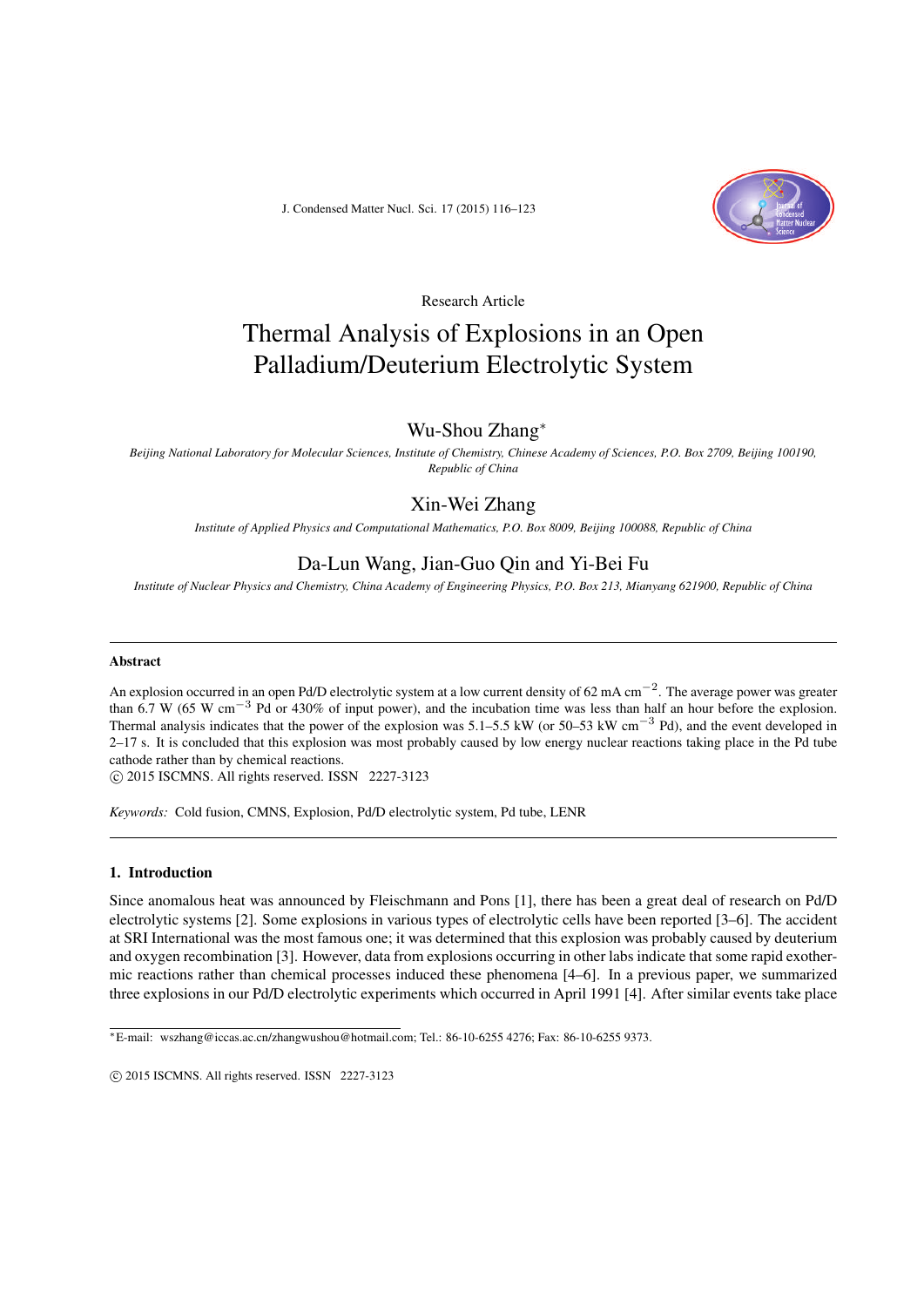again and again [5,6], it becomes incumbent upon a researcher to pay attention and analyze the results in detail. We did this and found some interesting features, which are presented here.

#### 2. Electrolytic Cell and Explosions

The electrolytic system included a measuring cylinder with spout and foot  $(\phi_{\text{out}}25.5 \times \phi_{\text{in}}23 \times 186 \text{ mm}^3, 77 \text{ m}1, \text{made})$ of simple glass, not heat-resistant glass);  $\sim 0.4$  M LiOD heavy water electrolyte ( $\sim 39$  m1 of D<sub>2</sub>O with 0.3 wt.% of  $6$ LiD, ~ 9.4 cm of liquid height); a Pd tube<sup>a</sup> ( $\phi_{\text{out}}$  1.67 ×  $\phi_{\text{in}}$  1.07 × 80 mm<sup>3</sup>, 0.103 cm<sup>3</sup>,  $A_{\text{out}}$  = 4.20 cm<sup>2</sup>, 1.3 g) cathode with the bottom end open, connected to a Ti wire lead inserted at the top end and mechanically clamped; a Pt mesh anode with a Pt wire lead, a round rubber plug platform holding the electrodes ( $\phi_{\text{top}}$  27  $\times$   $\phi_{\text{bottom}}$  21  $\times$  22 mm<sup>3</sup>, 15.5 g) being inserted about 12 mm into the measuring cylinder for sealing, except a blowhole ( $\sim \phi$  3 mm) to allow gas to escape freely, as shown in Fig. 1. Both the cathode and anode were immersed in the electrolyte before electrolysis. The cell was placed in a 1-liter glass beaker filled with 530 ml of light water, with the water level about 10 cm; the bath beaker was covered with a plastic annular lid. A thermometer was fixed at the lid; the sensor head of the thermometer was approximately halfway between the sidewalls of the electrolytic cell and bath beaker, and 2 cm above the beaker bottom, as shown in Fig. 1. The room temperature in the early morning of this season was  $22^{\circ}$ C; we will set this value as the bath temperature just before the explosion, because the record of the temperature was lost.



Figure 1. Schematic of experimental set-up.

Three explosions happened in this Pd/D electrolytic system in April 1991. In these explosions, the rubber plug with the electrodes in it flew off about 1.5–3 m away, and electrical wires and alligator clips used to connect the DC

<sup>&</sup>lt;sup>a</sup>We measured the inner diameter of a Pd tube from the same batch as that used in this paper. It was 1.07 mm, and not 0.67 mm as listed in Ref. [4].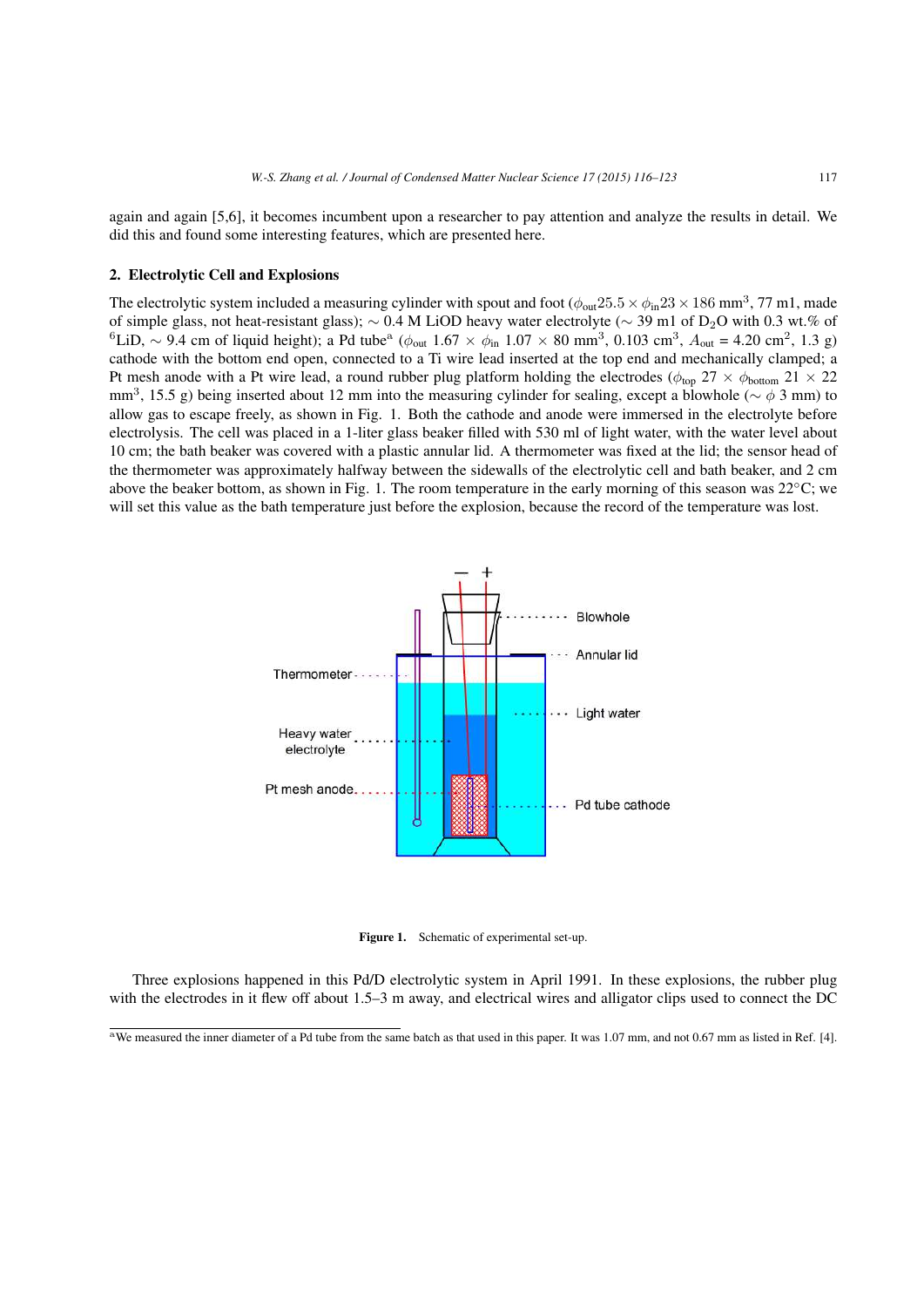

Figure 2. Artist's view of the fracture surface of the broken cell, based on memory.

power to the cell were left on the lab table. The ankle of cell broke as illustrated in Fig. 2.  $D_2O$  in the cell mixed with  $H_2O$  in the bath in the last case<sup>b</sup>. Because nobody was present at the scene of any of the explosions, there was no direct observation on any case except the last one having some records later as described below.

In the last event, the potentiostatic electrolysis with cell voltage of 7.5 V had continued for more than 50 h before the explosion. The applied current at the 50th hour of electrolysis was 0.26 A (or 62 mA cm−<sup>2</sup>), which was slightly less than at the start. Voltage, current and bath temperature were manually recorded every hour and they were stable before the explosion. An experimenter (Da-Lun Wang) left the lab after the data recording at the 50th hour and came back half an hour later; the explosion took place during this period. It was found that the bath temperature had risen by 5◦C. The rubber plug and the attached electrodes flew 2–3 m away and fell onto the floor. At the same time, one area in the middle-upper part of the Pd tube bulged out but the backside of this protruding section was not concave and the electrode was still as straight as before. This means this damage was not caused by any external force after the explosion but by an internal cause during the process. It was believed that the first two explosions were weaker than the last one because the cell remained intact and it only fell against the sidewall of the bath beaker in the first two. After these two cases, the plug was pressed firmly into the cell and this gave rise to a more violent explosion the third time. The last event will be discussed in detail.

#### 3. Explosion Analysis

Firstly, we estimate the effect of electrolysis on thermal behaviors of this system. It is easy to determine that about 4.4 ml or 4.9 g of heavy water (a column of water in the cell ∼ 1.1 cm high) was consumed after 50 h of electrolysis; the height of electrolyte level in the cell was, therefore,  $8.3 \text{ cm}^{\circ}$ . The heating power of electrolysis just before the explosion was:  $P = I \times (U - 1.53 \text{ V}) = 1.55 \text{ W}$ , where 1.53 V is the thermoneutral potential for D<sub>2</sub>O electrolysis. The temperature difference across the cell wall was:

$$
\Delta T = \frac{Pt}{\kappa S} = 0.32^{\circ}\text{C} \ll 5^{\circ}\text{C},\tag{1}
$$

<sup>&</sup>lt;sup>b</sup>The statement that "the bottom of cell was blown out" in Ref. [4] is not accurate.

<sup>&</sup>lt;sup>c</sup>However, it is not sure if the cathode broke the meniscus of heavy water or not because all parts of cell were lost in home moving of lab afterwards.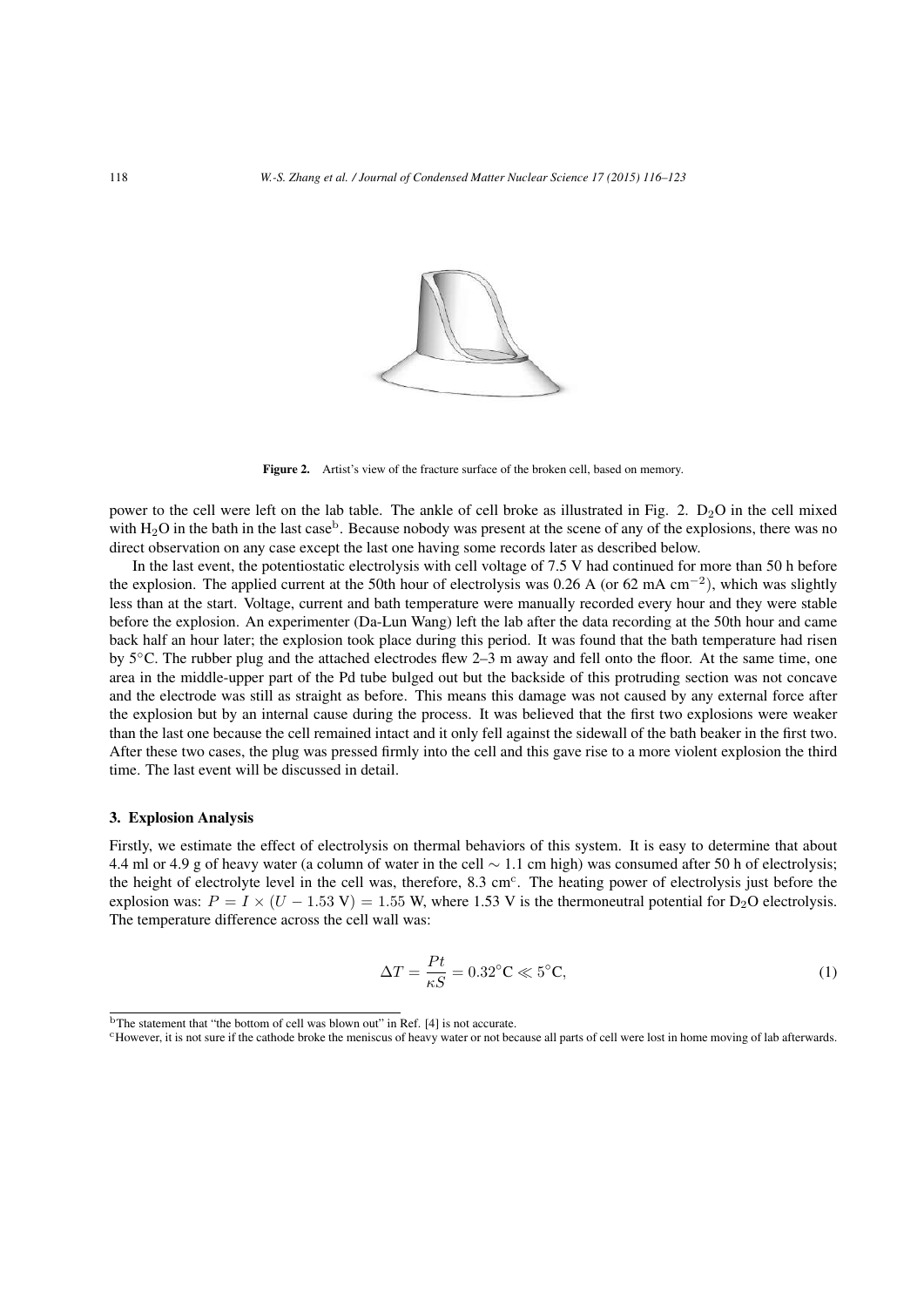where  $t = 0.125$  cm, the thickness of glass sidewall;  $\kappa = 9$  mW cm<sup>-1</sup> K<sup>-1</sup>, thermal conductivity of glass;  $S = 66$  cm<sup>2</sup>, the conduction area of the sidewall with the height of electrolyte level (8.3 cm). Therefore, the electrolysis power did not heat up the cell to a significant temperature rise before the explosion.

Based on the above conclusion and temperature measurement, the minimum excess energy released before the explosion would be the absorption heat of 530 ml of water and 34.6 ml of heavy water with a 5◦C temperature rise:  $\Delta Q = 12$  kJ. The heat dissipation after the explosion is omitted here.

Secondly, a simulation test conducted after the explosion showed that it takes 2.1 kgf to blow out the plug. This corresponds to an excess pressure  $\Delta p = 0.5$  bar. That is to say, the minimum pressure in the gas column of the cell was 1.5 bar just before the explosion. Four possible situations might lead to such high pressure and explosion; we consider the first three of them trivial:

- (1) Blowout of sealed cell. Provided the system was completely closed due to a mistake in the assembly process before electrolysis, the cell would explode due to inner pressure increasing. However, it would only have needed 7 min to attain the pressure of 1.5 bar, not the 50 h it actually took. Furthermore, the blowhole of the cell was clean without any deposit of solute. There was no process which could seal the cell during electrolysis and heat up the bath water effectively; therefore, the possibility that the cell was sealed can be excluded.
- (2) Chemical explosion by  $D_2 + O_2$  recombination. The volume of the gas column above the electrolyte in the cell head space just before the explosion was 38 cm<sup>3</sup>, the related heat production  $\Delta Q_{\text{chem}}$  can be calculated using the optimal  $D_2/O_2$  mixing ratio:

$$
D_2 + \frac{1}{2}O_2 = D_2O + 294.6 \text{ kJ mol}^{-1},
$$

 $\Delta Q_{\text{chem}} = 0.31$  kJ, which is much less than the actual value 12 kJ and could not heat up the bath water too. The following discussion also rules out the explosive recombination because the steam flow purged the  $D_2+O_2$ mix. Therefore the real explosion could not be caused by any chemical reaction.

- (3) Short-circuit of electrodes. This possibility can be excluded for three reasons. Firstly, the electrode leads were hard wires and connections of lead-electrode were strong; a short-circuit could not happen during electrolysis. Secondly, unlike what happens with utility AC power, a short-circuit of DC power would change the constantvoltage mode to the constant-current mode, and the supplied power would be lower than before; therefore, the heating power in the cell could not rise. Thirdly, even if the DC power supplied the cell with the maximum output power (e.g. several tens of watts), it could not reach 5.1–5.5 kW of thermal power, which is the amount deduced below.
- (4) Heat burst in the Pd tube cathode. Because these prosaic reasons cannot explain the explosion, the only likely explanation was that a heat burst of low energy nuclear reactions (cold fusion) took place in the tube cathode; the released energy heated the heavy water to the boiling point and high vapor pressure developed in a short time; the vapor could not escape the cell effectively and the explosion occurred.

We can estimate that the minimum temperature rise in the cell just before the explosion was 75<sup>°</sup>C using parameters of the excess energy  $\Delta Q = 12$  kJ and the remaining electrolyte volume of 34.6 ml, provided the excess heat only transferred to the bath water of 530 ml (in other words, we assume it was adiabatic). Based on the initial temperature 22<sup>°</sup>C, the electrolyte would be greater than 97<sup>°</sup>C, very close to the boiling point of heavy water, 101<sup>°</sup>C. This also indicates that the electrolyte was boiling during the explosion.

The boiling point of heavy water is 113°C at a pressure of 1.5 bar [7]<sup>d</sup>; the vapor density  $\rho = 0.966$  mg cm<sup>-3</sup> and

<sup>&</sup>lt;sup>d</sup>The boiling point of electrolyte shifted upward  $0.45^{\circ}$ C due to  $0.4$  M LiOD is neglected here to be conservative [8].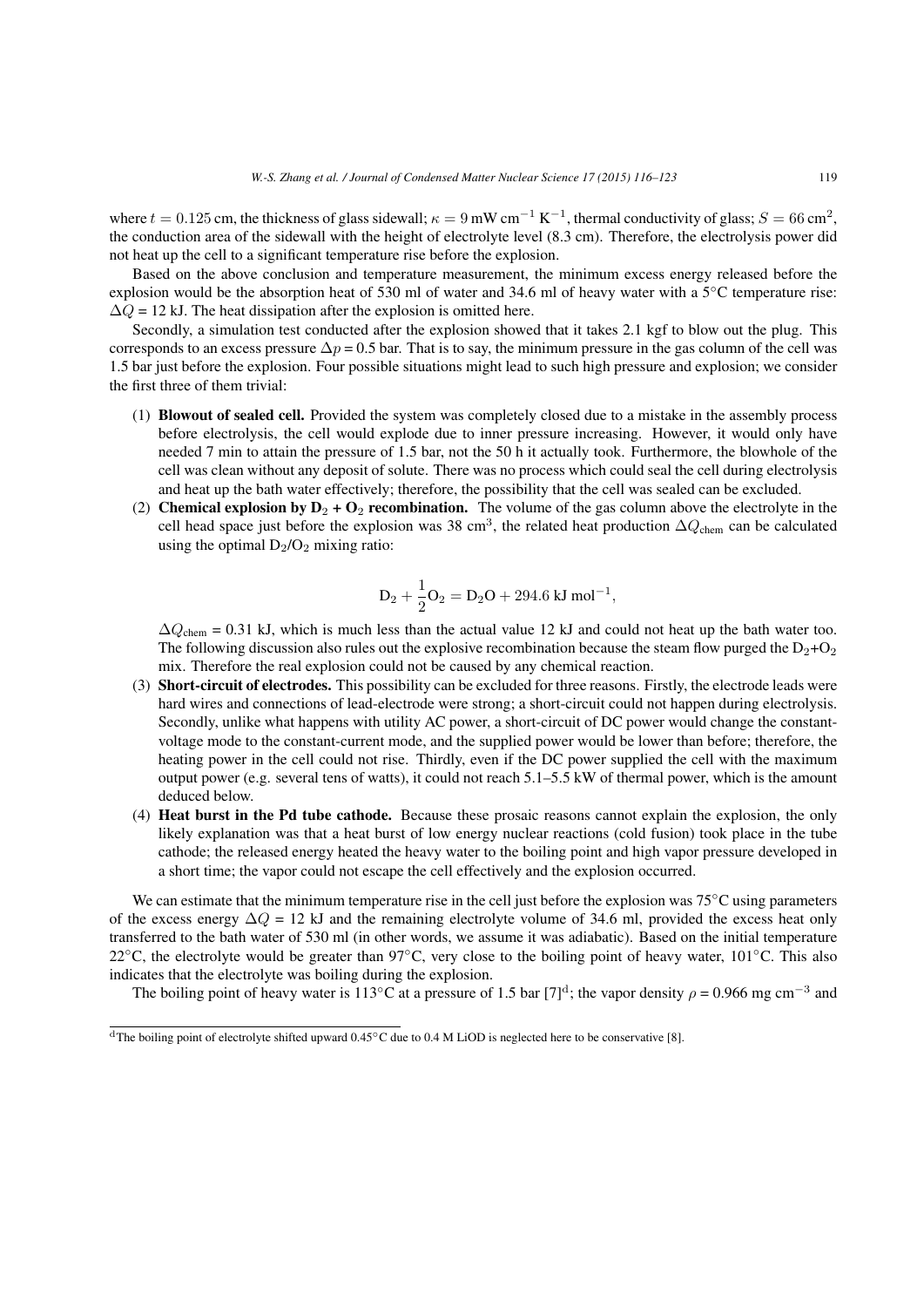vaporization heat  $\Delta H = 2012 \text{ J g}^{-1}$  correspondingly. Based on Bernoulli's law, the steam velocity escaping through the cell's blowhole in such conditions is

$$
\nu_{\text{hole}} = \sqrt{\frac{2\Delta p}{\rho}} = 330 \text{ m s}^{-1}.
$$
 (2)

This value is close to the speed of sound in air. The explosive power can be estimated by two methods: one is the kinetic calculation described previously [4] and the other is a thermal transfer analysis here.

There are two limits, one is the adiabatic approximation, i.e. the excess heat was produced so fast that the heat loss was only carried by the steam across the blowhole; the corresponding power is

$$
P_{\rm ad} = \frac{\pi \phi_1^2 \rho \nu_{\rm hole}}{4} \Delta H_{T_0 \to T} \tag{3}
$$

with  $\Delta H_{T_0\to T} = 2264 \text{ J g}^{-1}$ , the enthalpy change of D<sub>2</sub>O from liquid at 22°C (T<sub>0</sub>), 1 bar to vapor at 113°C (T), 1.5 bar [7]. Using parameters  $\phi_1 = 0.3$  cm,  $\rho = 0.966$  mg cm<sup>-3</sup> and  $v_{\text{hole}} = 330$  m s<sup>-1</sup>, we obtain the steam power through the blowhole is

$$
P_{\rm ad} = 5.1 \text{ kW.}
$$

Another limit is the isothermal approximation, i.e., the assumption that the temperature rise of the cell was so slow that a stable temperature distribution was reached between the cell and its environment, and the temperature field in the cell was uniform. With this approximation the thermal power just before the explosion would be

$$
P_{\text{iso}} = \frac{\pi \phi_1^2 \rho \nu_{\text{hole}}}{4} \Delta H + \alpha A (T - T_0). \tag{5}
$$

The first term on the right-hand side of Eq. (5) is similar to Eq. (3) except  $\Delta H_{T_0\to T}(2.246 \text{ J g}^{-1})$  being replaced with the vaporization heat  $\Delta H$  (2 012 J g<sup>-1</sup>) at 113°C and 1.5 bar, it is 4.5 kW. The second term on the right-hand side of Eq. (5) is the cell's convection heat loss on the outer surface of sidewall immersed in water with area  $A = 80 \text{ cm}^2$ , T  $= 113°C$  and  $T_0 = 22°C$ .  $\alpha$  is the heat transfer factor:

$$
\alpha = cRa^n \frac{\alpha}{h},\tag{6}
$$

where the constants c and n depend on the magnitude of Rayleigh number Ra [9]:

$$
Ra = \frac{g\beta(T - T_0)h^3}{\nu\alpha} \tag{7}
$$

with the gravitational acceleration  $g = 979.75$  cm s<sup>-2</sup>, the height  $h = 10$  cm and water's parameters at temperature of  $(T + T_0)/2$  [10,11]: the thermal expansion coefficient  $\beta = 5.61 \times 10^{-4}$  K<sup>-1</sup>, the kinematic viscosity  $\nu = 4.32 \times 10^{-3}$ cm<sup>2</sup> s<sup>-1</sup>, the thermal conductivity  $\lambda$  = 6.65 mW cm<sup>-1</sup> K<sup>-1</sup> and the thermal diffusivity  $\alpha$  = 1.62 × 10<sup>-3</sup> cm<sup>2</sup> s<sup>-1</sup>. We obtain the Rayleigh number  $Ra = 7.3 \times 10^9$ . The corresponding constant are  $c = 0.1$  and  $n = 1/3$  for  $10^9 < Ra < 10^{13}$ [9]. The heat transfer factor is  $\alpha = 0.129$  W cm<sup>-2</sup> K<sup>-1</sup> and the convection power in water is 960 W. On the other hand, the convection power in air is only 0.3 W and radiation power is only 11 W, we neglect them consequently. Therefore the thermal power just before the explosion under the isothermal approximation is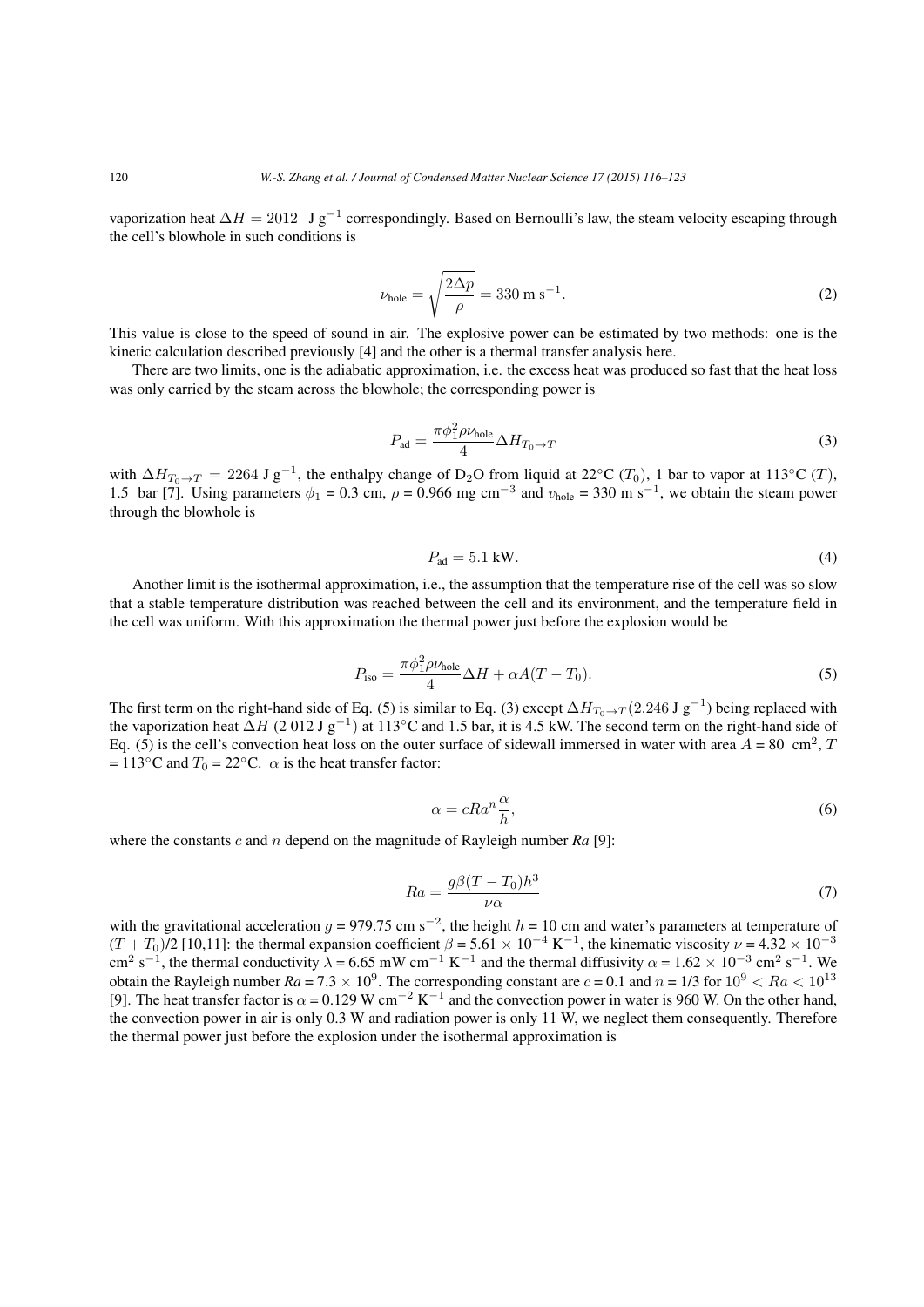$$
P_{\rm iso} = 4.5 + 0.96 \approx 5.5 \,\text{kW}.\tag{8}
$$

These two different estimations give close amplitudes of explosion intensity; the actual power should be a value between these two approximations

$$
P = 5.1 \text{ to } 5.5 \text{ kW.} \tag{9}
$$

The explosion power density is

$$
\frac{P}{V_d} = 50 \text{ to } 53 \text{ kW cm}^{-3} \text{ Pd},\tag{10}
$$

where  $V_{\text{Pd}} = 0.103 \text{ cm}^3$ , the volume of Pd tube. Of course, this is only the minimum amplitude provided that the rate of anomalous reaction was uniform in the whole sample. Because of the localization characteristic of excess heat production as observed that one area of the Pd tube being strongly distorted after the explosion (see Section 2), the actual power density should be much greater than the value in Eq. (10). Considering the reaction region was confined in a length equal to the diameter of the Pd tube, the corresponding volume is  $2.2 \times 10^{-3}$  cm<sup>3</sup>, then the local explosive power density is

$$
\frac{P}{V_{\text{Pd. local}}} = 2.3 \text{ to } 2.5 \text{ MW cm}^{-3} \text{ Pd.}
$$
 (11)

Of course, the above values only characterize the explosive phase. It needs time to warm the cell from the bath temperature to the boiling point; we can estimate the lower limit of time for excess heat accumulation from total heat and the explosion power with the adiabatic approximation

$$
t > \frac{\Delta Q}{P_{\text{ad}}} = 2.4 \text{ s.}
$$
 (12)

However, the electrolyte would boil away under this high power in a short time; we can estimate the time to boil dry is

$$
t_{\text{dryout}} = \frac{m\Delta H_{T_0 \to T}}{P_{\text{ad}}} = 17 \text{ s}
$$
\n(13)

with  $m = 38$  g, the mass of electrolyte at 50 h of electrolysis. This means that a high power in the order of kilowatts could not continue for tens of seconds; otherwise, the cell would dry out and explosion would not occur. The time of thermal run-away should be

$$
2.4 \text{ s} < t_{\text{run-away}} < 17 \text{ s.} \tag{14}
$$

Referring to Mizuno's explosion [5], the developing time of cell's temperature increase from the ambient value to the boiling point was only  $\sim$  17 s. It seems the corresponding time in our cases also is in the same order of magnitude.

The upper limit of incubation time should be half an hour as described in Section 2. Using this time scale, we obtain the lower limit of excess power is 6.7 W or 430% of input power, the corresponding power density is

$$
\frac{\bar{P}}{V_d} = 65 \text{ W cm}^{-3} \text{ Pd.}
$$
\n
$$
(15)
$$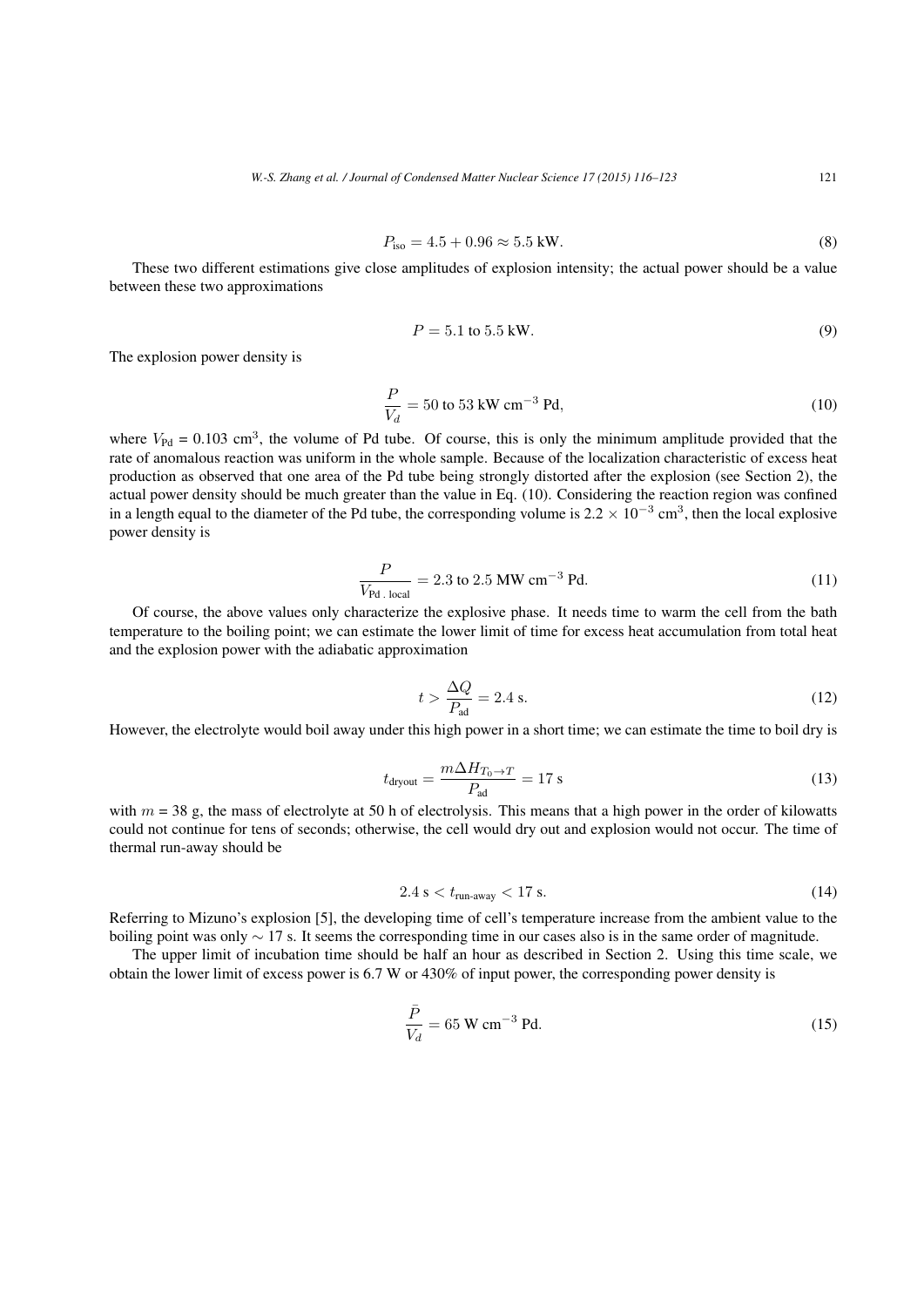#### 4. Discussion

We can reconstruct the explosion process based on the above analysis. We can infer that the explosive process was probably caused by low energy nuclear reactions. At first, one local region of Pd tube electrode met some unknown criteria to produce intense cold fusion. The exothermic reaction released energy and heated up the cathode and the surrounding electrolyte. The positive feedback between temperature and reaction rate promoted the excess power to increase exponentially with time. After about ten seconds, the excess power was so great that the temperature at the nuclear reaction region ( $\lt 1$  mm<sup>3</sup>) of Pd tube rose to more than one thousand Celsius degrees and the metal lattice distorted strongly as observed afterwards due to thermo-stresses; the surrounding heavy water vaporized, and the electrolyte boiled. When the excess power was so high that the cell produced steam which could not escape through the cell's blowhole efficiently, the inner pressure rose rapidly and exceeded the threshold value, 1.5 bar. At that moment, the excess power reached 5.1–5.5 kW. The explosion followed: The plug was ejected, the  $D_2O$  temperature dropped instantly from 113 to 101◦C, the ankle of cell was broken due to thermo-stresses in the wall of cell as illustrated in Fig. 2. All three of these processes happened at almost the same time, so we will not deal with them separately. The remaining electrolyte in the cracked cell mixed with the water in the bath and the mixture's temperature rose by 5◦C. It must be pointed out that because some hot heavy water escaped in the form of vapor as shown in Eqs. (3) and (5), the value of 12 kJ is an underestimate of the actual energy release. On the other hand, although the  $D_2O$  bubbles probably ejected liquid out of the cell, which might fall back in the water bath; however, this effect only slightly modified the overall heat of 12 kJ, but it did not qualitatively changed the conclusion.

When we review this explosion 24 years later, it reveals more details that were omitted at that time.

Firstly, the system was operated at a current density of 62 mA cm<sup>-2</sup>, which was lower than the well known threshold value of 100–150 mA cm−<sup>2</sup> for excess heat production [2]. Excess heat at low current densities of 44– 53 mA cm−<sup>2</sup> were also reported by one of the authors 9 years after this explosion [12]. These facts indicate the requirement of current density for excess heat production may be lower than previously thought.

Secondly, although the loading ratio of deuterium in the cathode was not measured in this experiment, the D/Pd was probably not high for two reasons: (i) The current density applied here was less than in most cold fusion experiments that produce excess heat; (ii) The tube cathode had only the outer surface polarized during electrolysis. The inner surface had much low current density due to deuterium gas formation and high resistance of electrolyte in the tube. This means that deuterium absorbed on the outer surface would be desorbed on the inner surface. Therefore, the loading ratio of deuterium in the tube electrode was probably less than that of a solid electrode with the same area of outer surface. These facts may indicate that the threshold value of the loading ratio for excess heat production is not a necessary condition as reported later [12].

After these explosions, a video recorder was installed to monitor the electrolytic cell and obtain more information on explosions. However, no explosion ever occurred after that.

Obviously, the explosion here is similar to that in a W–H2O electrolytic system observed by Mizuno [5]. The same features are the prominent excess heat and probably the rapid development time.

There was also an explosion in a Pd/D electrolytic system at SRI International [3]. Because it was a closed system and parameters are complex, we cannot reach a clear conclusion as here. Biberian reported the explosion in a similar open Pd tube/D electrolytic cell at low current [6]; we tend to conclude this was the same event as we experienced.

#### Acknowledgments

Thanks to Jed Rothwell, Profs. J.-P. Biberian and J. Dash for valuable discussions. Thanks to the referee for important and detailed advices. Thanks to Ms. Haina Zhao for the illustrative drawing. This work was supported by NSFC (21153003, 20973185) and 973 program of MOST in China (2009CB226113).